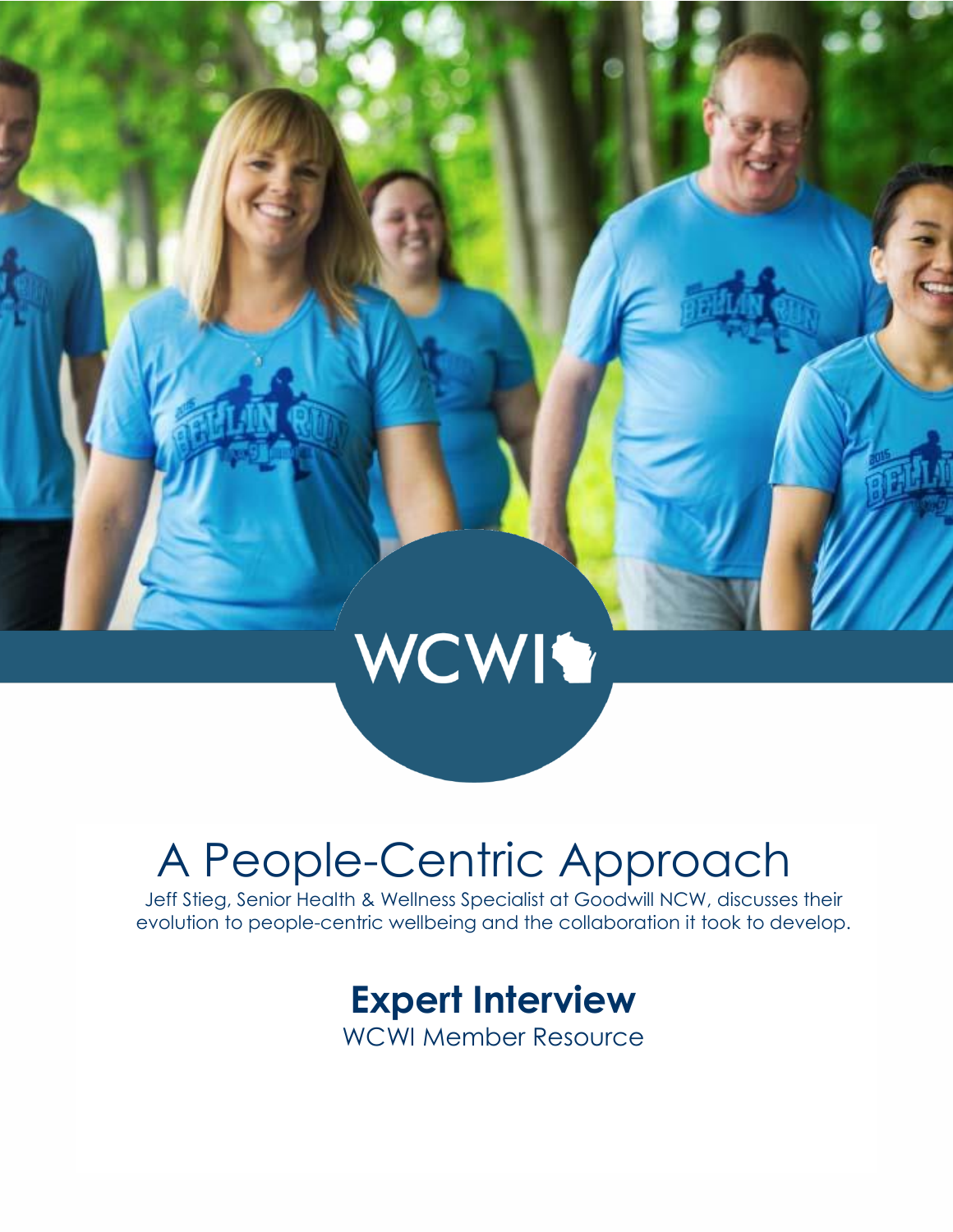

Goodwill of NCW is one of 161 regional Goodwill organizations throughout North America. They serve 35 Wisconsin counties in the Northcentral WI region and employ 1,300 team members. Their goal is to help those with disabilities and other barriers to employment, maintain their independence and become fully contributing members to society. The vision of their wellness initiative is Live Well, Do Good! Their team members are working at a high level of wellbeing so they can bring their best selves to their work and personal lives.



WCWI, a community of connected employers who are transforming Wisconsin's workforce.

The Wellness Council of Wisconsin is the only nonprofit organization in Wisconsin dedicated exclusively to helping employers design results-oriented wellness strategies to maximize the health and productivity of their most valuable assettheir employees. As Wisconsin's premier resource for workplace wellness, WCWI's mission is to serve by:

- Empowering organization in transforming culture to change lives;
- Helping employers build comprehensive and sustainable programs;
- Dedicated to local support with a national network;
- Connecting over 700 likeminded professionals who support over 500 organizations.

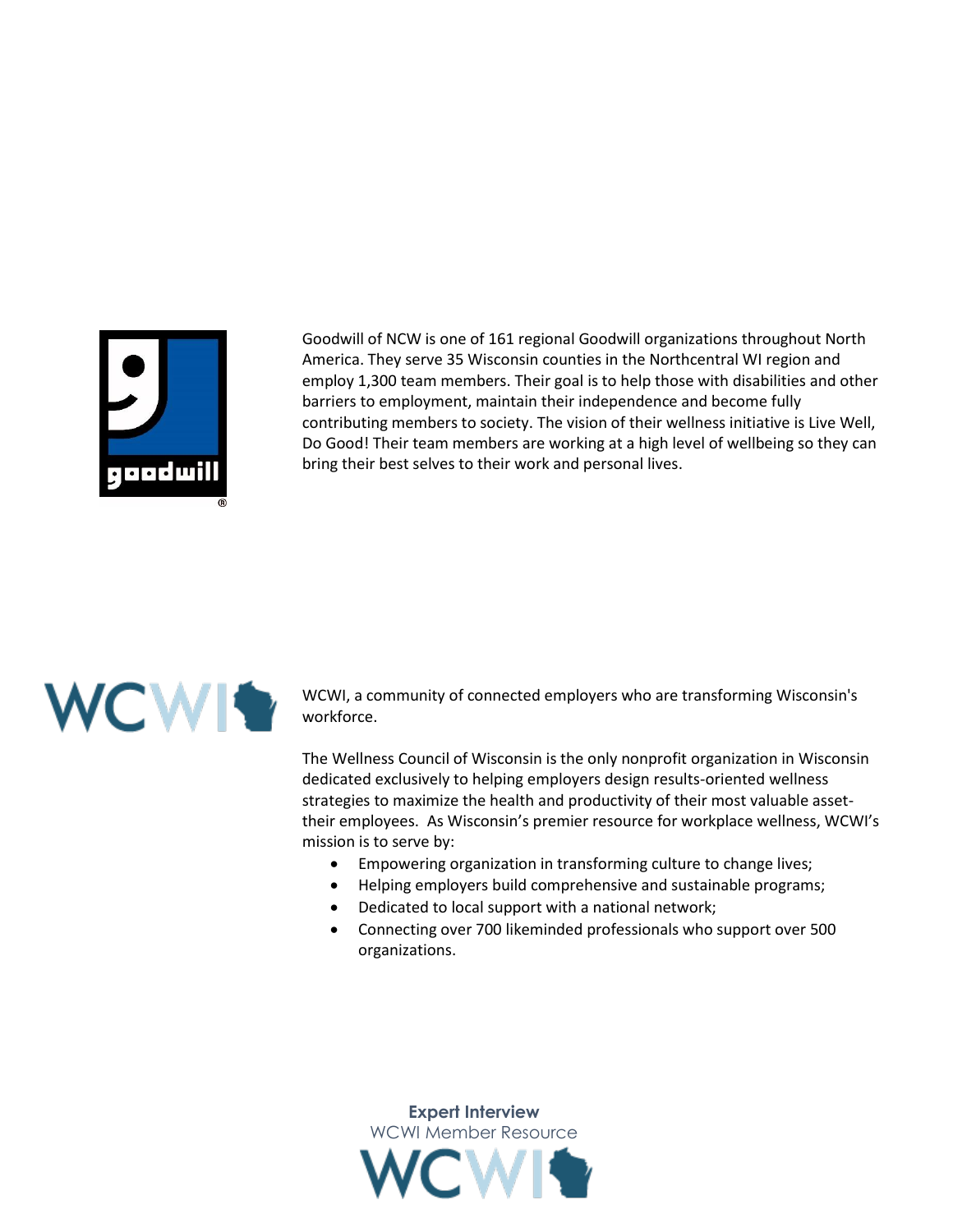

### **A People-Centric Approach**

**Katie Reiels, WCWI Project Strategist**: Hi Jeff! Thanks for being such an integral part of our member panel at WCWI's 28<sup>th</sup> Annual Employee Wellbeing Conference. Since we were only able to scratch the surface on everything Goodwill is doing in regards to employee wellbeing, let's take some time to expand on the progression of wellbeing at Goodwill as an organization that is continually looking for quality improvements in your strategy.

**Jeff Stieg**: Absolutely! As you know, I represent Goodwill of North Central WI. Our territory spans 35 counties in the Northcentral WI region. We have 30 locations across that territory with about 12-1300 team members working at each of those locations. We have people who come to us through programs to work, such as older adults getting back into workforce and students and/or adults who have barriers getting into the workforce so we assist them in getting job training. Overall, we have 1,400 people across 28 retail stores, a logistics center and our campus. Our campus houses our leadership team, people team, finance team and facilities. Goodwill's workforce is pretty diverse and truly spans the state of WI. Those two things can create some challenges when it comes to wellness programming.

*We can't take a one size fits all approach. We have to be innovative with our delivery.*

**KR:** I love that you state that you can't use a one-size-fits-all approach. It's easier said than done. Can you expand on how you have created a personalized approach to reach your diverse and geographically spanned workforce?

#### **EVOLUTION OF EMPLOYEE WELLBEING STRATEGY**

**JS:** We started our program probably a lot different than other organizations have, with a very individualized approach. It was a "we'll meet you where you are" approach. We did this by investing in a one-on-one strategy. So back in 2009, we began a pilot with a part-time organizational chaplain and an on-site Nurse Practitioner (NP). The NP was providing blood pressure checks, general health checks and would assist team members in connecting to the medical system. The chaplain was helping team members with mental, spiritual and emotional concerns and goals. We started with a two-pronged approach working on the physical health and emotional health. The chaplain and NP traveled to a limited number of locations, as a pilot program and met team members at their store or location during work time. This worked out really well and our team members quickly built relationships with these individuals and truly felt that we were doing this for them and that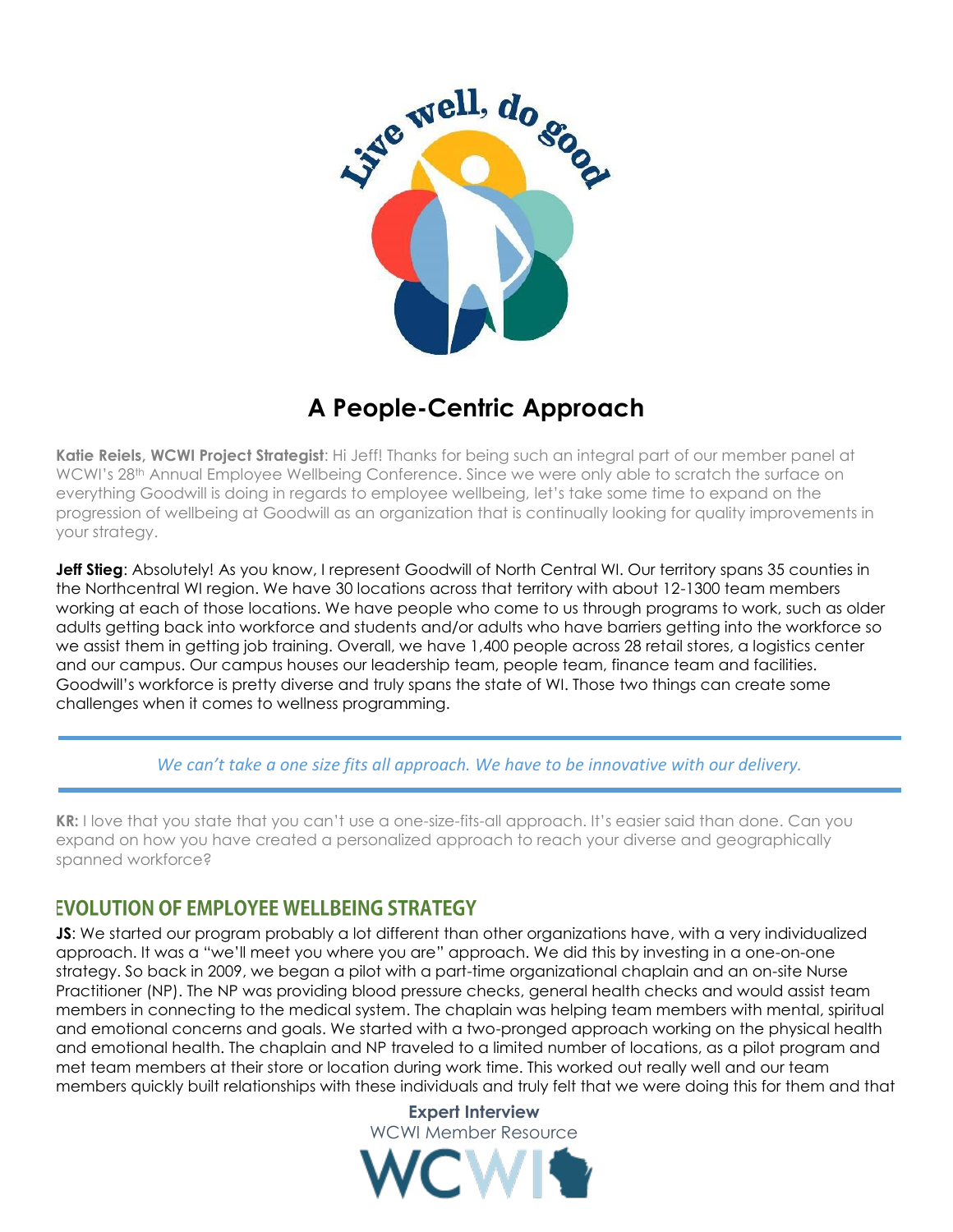it was a benefit to working at Goodwill, which built credibility for us. We saw favorable claims numbers from our health insurance plan, specifically from those sites that the nurse practitioner was visiting compared to the ones she was not. We were already seeing decreased unnecessary ER

utilization and better management of chronic conditions.

In 2011, we decided to expand to reach all of our locations. I was brought on the team as a Health and Wellness Coach. From there, we couldn't just rely on an individual approach alone and started to develop a population health strategy. This is where the Well Workplace process really came into play for us. I began to apply the strategic process to our program in order to enhance its validity. In 2011, we put together our first operating plan with specific objectives built on some preliminary survey data, demographic data and workers compensation data. Our belief is if you can encourage individuals to become well and support them in their work environment, it will build a longer term strategy-with the workplace being the place for change.

Through some of our data collection, we started to a see a need in financial wellbeing as many of our team members are living paycheck to paycheck, making \$9/hr. So we hired a Financial Wellness coach to be part of our Circles of Care team. In 2013, we continued to see flat claims cost since the inception of the Circles of Care team.

*Based on evaluation survey responses, we were seeing that our Circles of Care team was our team member's number one benefit for working at Goodwill. That was a huge win for us to see that our work was something that was truly valued in the organization.*

In 2015, we looked at data collection trends at the time and decided incorporate HRA/Biometric testing. We launched a Personal Wellness Assessment at three retail stores, our corporate headquarters and our logistics hub. We offered a wellness day incentive (PTO) for just showing up and doing the screening. Seeing this aggregate health data was a great benefit to us and we made sure to communicate to our team members that they were getting valuable free testing done at work. We determined that we needed to create an action plan based on the results. That's when we created our Live Well Team which exists outside of our Circles of Care Team. All individuals on our Circles of Care team have wellness in their job titles. However, our Live Well Team is a diverse group of leaders that offer insight that we didn't have into their different areas of the business. Several of these people that sit on our Live Well team contain leadership positions at the organization and are key decision makers at the organization. This allowed us to make an even bigger impact outside of the corner of our HR department.

In 2016, the committee decided that the Health screenings was a success and we needed to expand to all locations.

## TIMELINE

**2009:** Goodwill began with an individualized, one-on-one approach focusing on physical and emotional health of team members

2011: The organization expanded to include a Health Coach and a focus on the strategic Well Workplace Process to enhance their strategy. They reviewed key data metrics and developed a formal operating plan.

**2013:** Goodwill expanded strategic focus to include financial wellness coaching. Saw favorable results in maintaining a flat health care claims trend year-over-year.

**2015:** The organization piloted health screenings in three stores as a benefit to team members, and to collect meaningful data to further drive the strategy. They formed the Live Well team, a committed team of leaders who contribute to the review of data and collaborate to enhance the employee wellbeing strategy in alignment with Goodwill's overall mission and goals.

**2016:** Goodwill expanded the health screenings to all locations.

**2018:** They opened an Onsite Clinic to continue the effort to make healthcare accessible to their team members.

In 2018, we opened up our onsite clinic. There is an abundant amount of savings that can be found through taking healthcare out of the healthcare system as a strategy for saving money. Our clinic is located at our

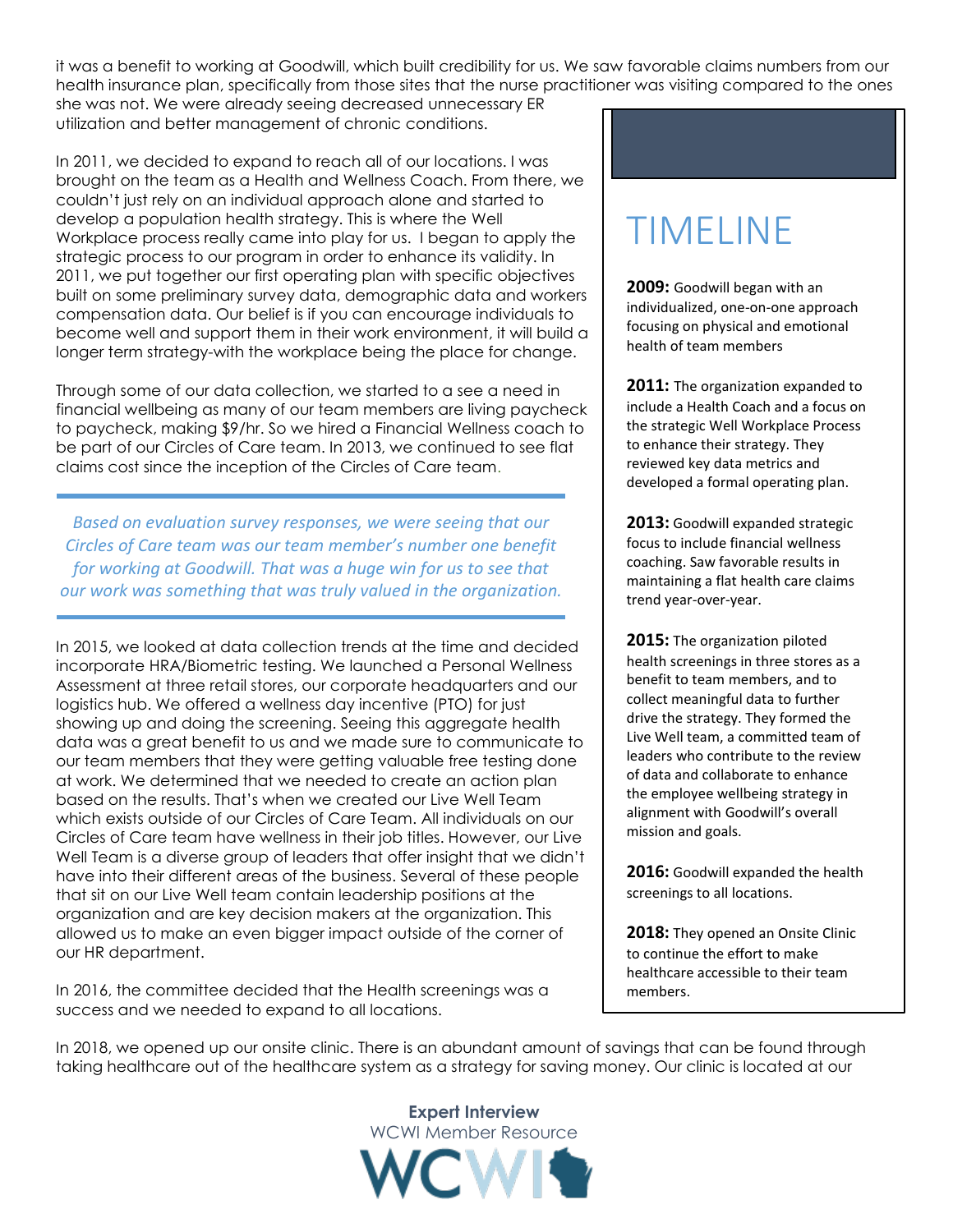#### Logistics Center. We now have all Fox Cities locations that are eligible to use the clinic, which represents about 500 team members.

**KR:** Thank you for sharing that evolution. I think it's important to note, that you have really built a strong foundational strategy and continue to evaluate your efforts to strive for better, more supportive offerings to your team members. And you have strong and supportive teams to continue the progression of your strategy. When you talk about your Circles of Care and your Live Well team, how did you gain leadership support to create these teams and achieve a collaborative internal network?

#### **COMMITTED AND ALIGNED LEADERSHIP**

**JS**: There were 2 big sells. One was building on the success of our Circles of Care team. They really drive our one-on-one strategy and laid the foundation of a strong, caring and supportive network. However, we needed to communicate how we can do better to move our culture forward. I like the term 'value of investment' and not just looking at wellness as a way to reduce cost, because it's so much more than that. We experience a challenge in recruiting, we need to be competitive for talent.

*I really had to take a look at what our organization is trying to do. What are the goals of our program and how can I take what we were doing with wellness and tie it into the larger goals of our organization?*

That really helped me to get the buy-in of our Live Well Team. The inception of the Live Well team was right off the heels of the Personal Wellness Assessment program and any organization that does health risk assessments knows that it is a significant investment. As an organization and as wellbeing practitioners, we have the obligation, duty, and the privilege to take that investment and make the most out of it. I wanted to make sure we were doing the most with the information, and to get the most out of it, I need a diverse group of individuals who are going to offer their feedback to make decisions from the data.

I'm fortunate because I don't have to do a lot of selling to our leadership because that's just who we are. Now that doesn't mean I'm off the hook for making a case for it, it just means I have more of an open door to make suggestions and that really helps.

#### *Also, I know our culture and our number one value at Goodwill is to put people first. With this value in mind, people do things at Goodwill just because it is the right thing to do.*

**KR**: Absolutely! But your organization exemplifies the foundational concept that is necessary for all organizations to have: successful support and forward-moving momentum from leadership. We know it's important to have leadership communicate these values system-wide. How often do you collaborate with your Live Well Team and include them in the communication of wellbeing at Goodwill?

#### **COLLABORATION IN SUPPORT OF WELLNESS**

**JS:** I meet monthly with the Live Well Team and any big decisions on programming will go through them first. When we are planning a large initiative, we divvy up the work. They are a huge part of our vendor selection and learning process. They are a part of the review and reporting of our data collection methods. As a selffunded organization, I work very closely with our Benefits consultant and they will help with the interpretation and reporting of our data. Our Live Well Team is a huge part of our celebrations. Usually the location that had the highest amount of participation will get a healthy snack party. Having the Director of Retail Stores celebrating in person with their team on their accomplishments helps them stand out and reinforces the importance of wellness. The Live Well team communicates our wellbeing initiatives. Our Senior VP of Operations sits on our team and will communicate any new happenings, encouraging our team members to participate.

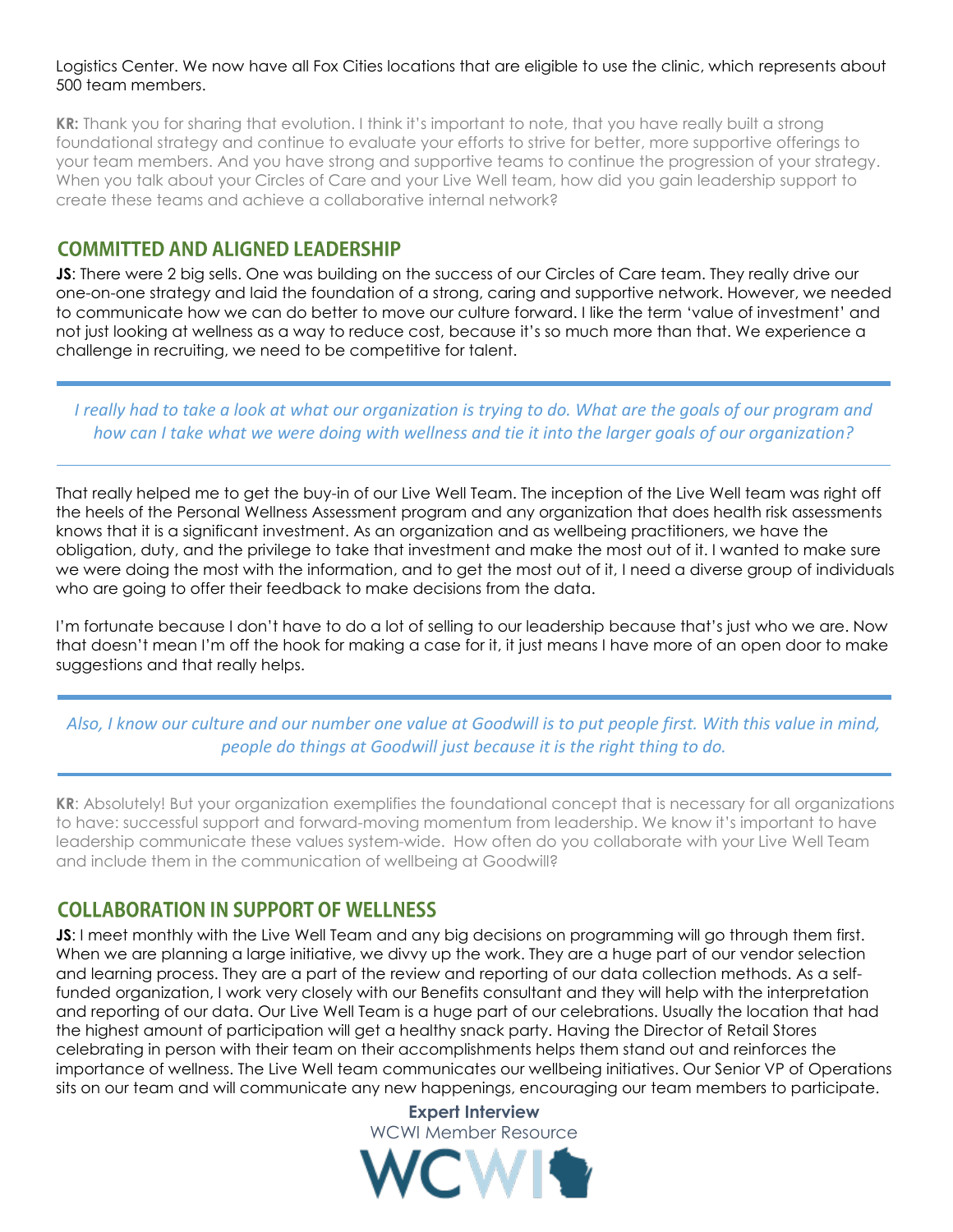We tend to get a lot higher participation because it's not just coming from me! I work with our Live Well Team to reach all retail locations. They all have their specialties: IT, Facilities, Communications are all represented so we can gain true perspectives on how to better serve Goodwill team members.

**KR**: You make such a good point that it's important to get multiple viewpoints with diverse representation on your team. For your data collection, do you feel like the HRA/Biometrics data that you are collecting still aligns with the goals of your wellness initiative?



**JS:** We always try to offer benefits equally throughout the organization. We've got full-time people and parttime people from all different demographics and different surrounding environments. Offering our biometric screening and health assessment program is a way for us to offer everyone the opportunity to get the testing done and have standardized data to use. Our onsite clinic and biometric testing is run by the same company so our NP is able to get this data and do direct outreach with those who are at higher risk. She's seen team members with extremely high cholesterol that have never known they had it due to the fact that they've never seen a doctor and these people are in their 30's and 40's. So it's a great benefit to our team members to get the testing for free at work as a part of our overall wellbeing strategy.

**KR**: Looking at your overall model of wellbeing, you focus on physical health, but you also focus on spiritual, financial, emotional and career. Share how your Circles of Care team encompasses all components of wellbeing at Goodwill.

#### **INITIATIVES THAT SUPPORT THE WHOLE EMPLOYEE**

**JS**: When you look at our logo you see that all of the wellbeing bubbles are connected and centered at the heart. This truly depicts that our strategy is about holistic wellness. At one point or another, someone is dealing with one of these aspects of wellbeing or perhaps all of them at once.

*We see our team members as multi-dimension human beings who all have different spheres of influence. So we look at these dimensions of wellness and understand that our approach is people-centric and is centered at the heart. We communicate with methods of health education, but we aren't telling people our prescription for wellbeing. Instead, we are trying to help build you up from the inside out so you can connect that wisdom inside of you to help you determine where you want to go, what is your potential, what are your hopes, what are your dreams and how can we help you get there. That is the foundation of our team.* 

**KR**: I love that you state that wellbeing is not a prescription, but instead a discovery of what it means to you personally. With that in mind, it seems like your Circles of Care team have helped you align your wellbeing program into the overall culture of Goodwill. Would you say that is accurate?

#### SUPPORTIVE ENVIRONMENTS, POLICIES, AND PRACTICES

**JS**: Definitely, it's woven right into who we are and what we do. We've modified our facilities to accommodate meeting spaces with the Circles of Care team. The Circles of Care resources are part of our onboarding experience for team members.

*It's everywhere. It's not just a program.* 

Even though we have two separate teams involved (Circles of Care and the Live Well team), they are both aligned. Our Live Well strategy is part of our Circles of Care strategy. Our Circles of Care team sits on our Live



**Expert Interview**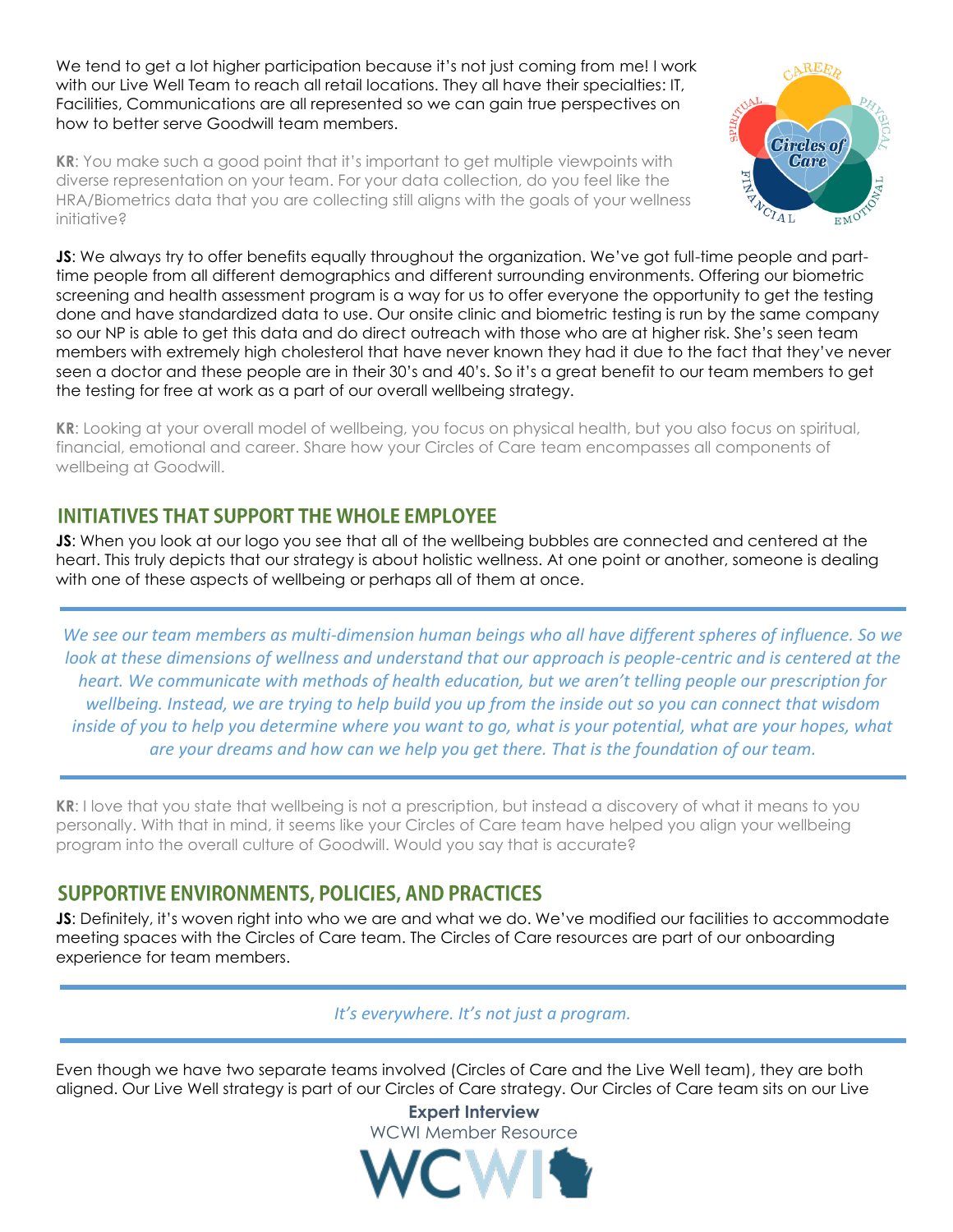Well committee and we make sure we are all on the same page in order to display and demonstrate a fully aligned and committed strategy.

**KR:** We talked about your Live Well Team and their representation but can you describe your Circles of Care team and how it functions?

**JS**: On our Circles of Care team we have 2 Health & Wellness Coaches, a financial wellness coach and an Organizational Chaplain. Each of these members gets out into the stores. We each maintain a coordinated monthly travel calendar to make sure we reach all of our sites at different intervals. Our Chaplain and Financial coach are out every 9 weeks. We make sure to get out to the stores and are a part of their team huddles. We are typically in 2 stores a day and so we will get to one in the morning and the other in the afternoon. We might share a special wellness topic at these meetings. We let team members know that we are there and will stay in the stores for about 2-3 hours at a time. Our team members can connect with us when we are not in the stores through an online scheduling calendar that is connected to Outlook. They can schedule with us in person or we can do Skype calls or email check in, whichever mode is most preferred.

*We want our team member's interaction with the Circles of Care team to be a year round thing that sends the message that we are always there.*

**KR**: That high touchpoint, especially in a regional retail setting is so impactful. Just hearing you talk about this interaction, it shows that building meaningful relationships at work and making the time to connect is so crucial to advancing a high trust environment. Do you feel like this strategy is well-received by team members?

**JS:** These sessions can get personal and people can be talking about very sensitive things. Team members want to be able to have these conversations with people that they trust. This knocks down the barrier of feeling apprehensive to share. Our Organizational Chaplain was out for a period of the year and I had team members asking me how she was doing and that they really missed her. Creating that emotional bond with people really opens the door to deep and meaningful conversations.

**KR:** That's amazing. I think with the combination of your Circles of Care team and your Live Well team, you are able to combat some of those trust barriers by making leadership and wellness practitioners open to the diverse workforce you serve. As you look into the future, what are some strategies that are on the horizon to further enhance Goodwill's wellbeing strategy?

**JS:** We are looking to continue to grow our onsite clinic strategy. We are also planning to continue to grow our career wellbeing piece. Our Financial Coach brought on career as a key focus area. But we've also worked to create our Goodwill University team, which focuses on internal team member development. There is a great parallel between continuous learning and holistic care and we want to continue to bridge the gap. We employ people who are working at a low wage and we know that isn't necessarily sustainable.

*So how can we teach our team members the skills they need in order to move on to that next career and achieve their financial dreams or even just personal aspirations.*

We are working with our CEO who wants to see more concrete career tracking both at our retail stores and our main campus. We want to provide the space for people to grow, but also provide tools. In conjunction to this, we are planning to take a deeper dive into our data collection methods through enhanced data analytics. We are also looking at how we can improve our evaluation efforts from our team members in regards to our individual programming. Currently, we do one annual survey that asks questions on all programming. We are currently struggling to make progress in reducing the smoking rate below 20% and that's really important to us. We are looking at different avenues of how to get that number down. We were able to make a small dent in

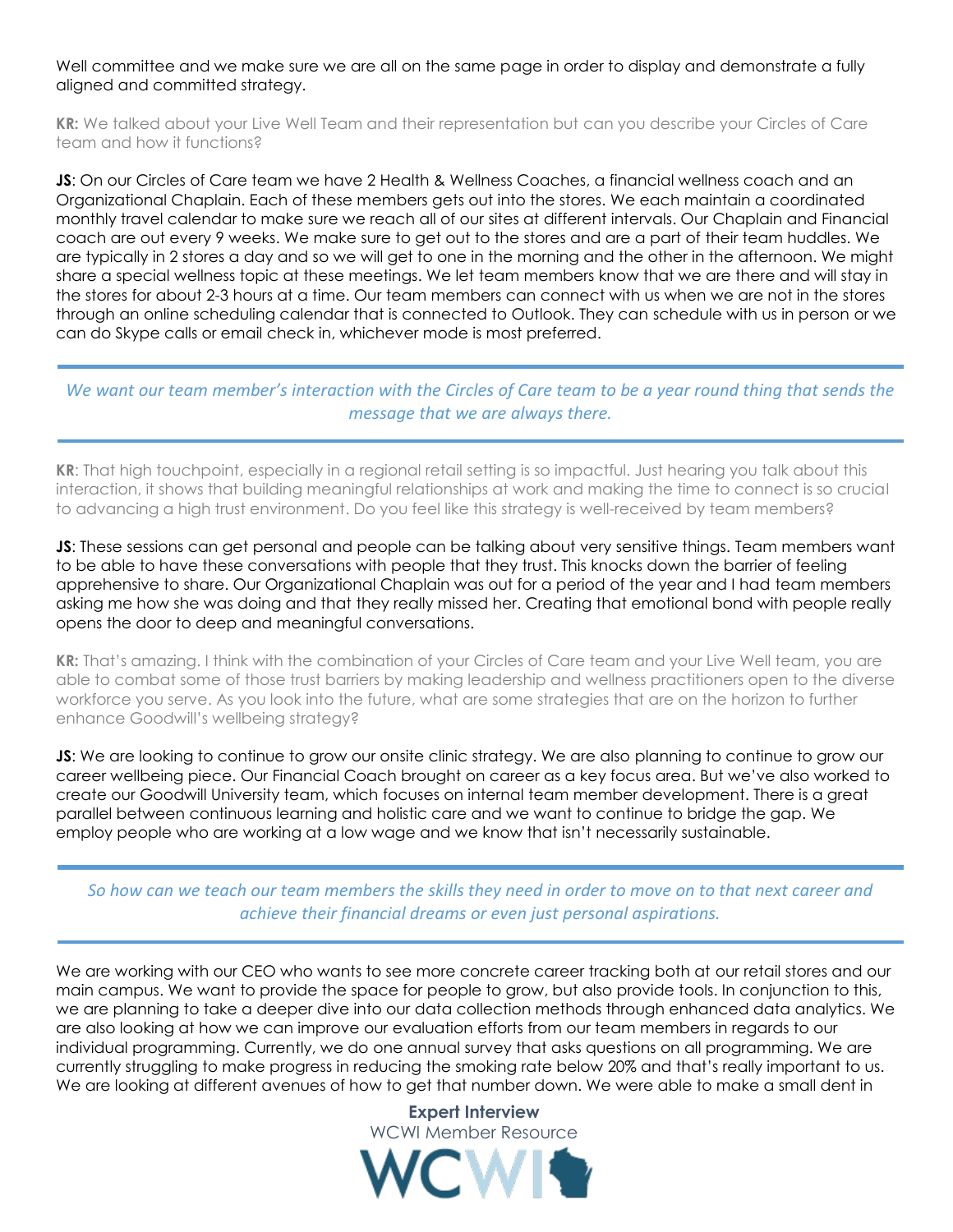that number after we implemented health screenings because we do test for nicotine and we saw a 2% drop, but that's been steady for a couple of years. We are working with our brokers, other employers, and best practices to see what our best option should be. We struggle because we have a lot of low income team members and unfortunately when you look at the data, an individual's health is more impacted by their financial status and their environment than it is by their own genetics. We are really trying to help our team members overcome these barriers.

**KR**: I love that your future strategy includes career tracking and teaching employees the skills to be successful. What would you say is your biggest barrier in your position and in impacting health behavior change as you strive to help your team members in their journey?

**JS:** The biggest barrier is simply the choices that are made by the population. We can't change people's choices, we can only influence and educate. I'm a big believer in the Blue Zones project and the oasis of wellbeing in a scene of poor health. I look at the location of our stores and they are surrounded with fast food restaurants and convenient stores. Walking and biking can be dangerous in some of the cities and not practical. So we can try to create this oasis of health at the workplace, but it ultimately comes down to the choices we make, the environments people live in and we don't always have the influence to change those things. It's a long term strategy and there has to be a lot of players involved.

**KR**: Absolutely. Since you are in a role of influence at Goodwill, what words of advice do you have for other wellbeing practitioners who are dealing with similar barriers?

#### **JS**: To get influence at an organization it takes time.

*But I highly recommend you become part of the business and operations of the industry that you are working in. Don't see yourself as someone outside of the operations that you are working in more as if you are part of it.*

Know your industry, know how your company is performing, and know the numbers and business terms because not only is that going to be helpful in your role but it will also give you credibility. Once you have that credibility, it will be easier to deliver. Don't be afraid to make mistakes. Be reliable and part of the company. Always see yourself as someone who has an expert level knowledge to help your company solve the challenges you are facing. As someone who has background in primarily health promotion, it limited my understanding of the business and corresponding HR strategies. So really trying to understand those parts of the business helped me become a reliable influencer.

**KR**: So often we hear people say that I'm not in a position to make a decision or make an impact. But by taking initiative to understand your business and industry, is a great step to achieve that level of influence. Thank you so much for your time, Jeff! We appreciate you sharing your experiences to continue to create a community of wellbeing practitioners who support one another in Wisconsin!

#### **3 KEY TAKEAWAYS**

- 1. In order to create meaningful connections with employees, it's imperative to implement multiple touchpoints and an aligned organizational support strategy that includes the perspectives of key stakeholders.
- 2. There is no prescription for wellbeing. Employees need support in their multiple dimensions of wellness and it's important to continuously look for ways to improve upon how to educate and support at the workplace.
- 3. In order to enhance your influence and validity as a wellness practitioner, you must become a part of the business and see yourself as vital to the core functions of your business.

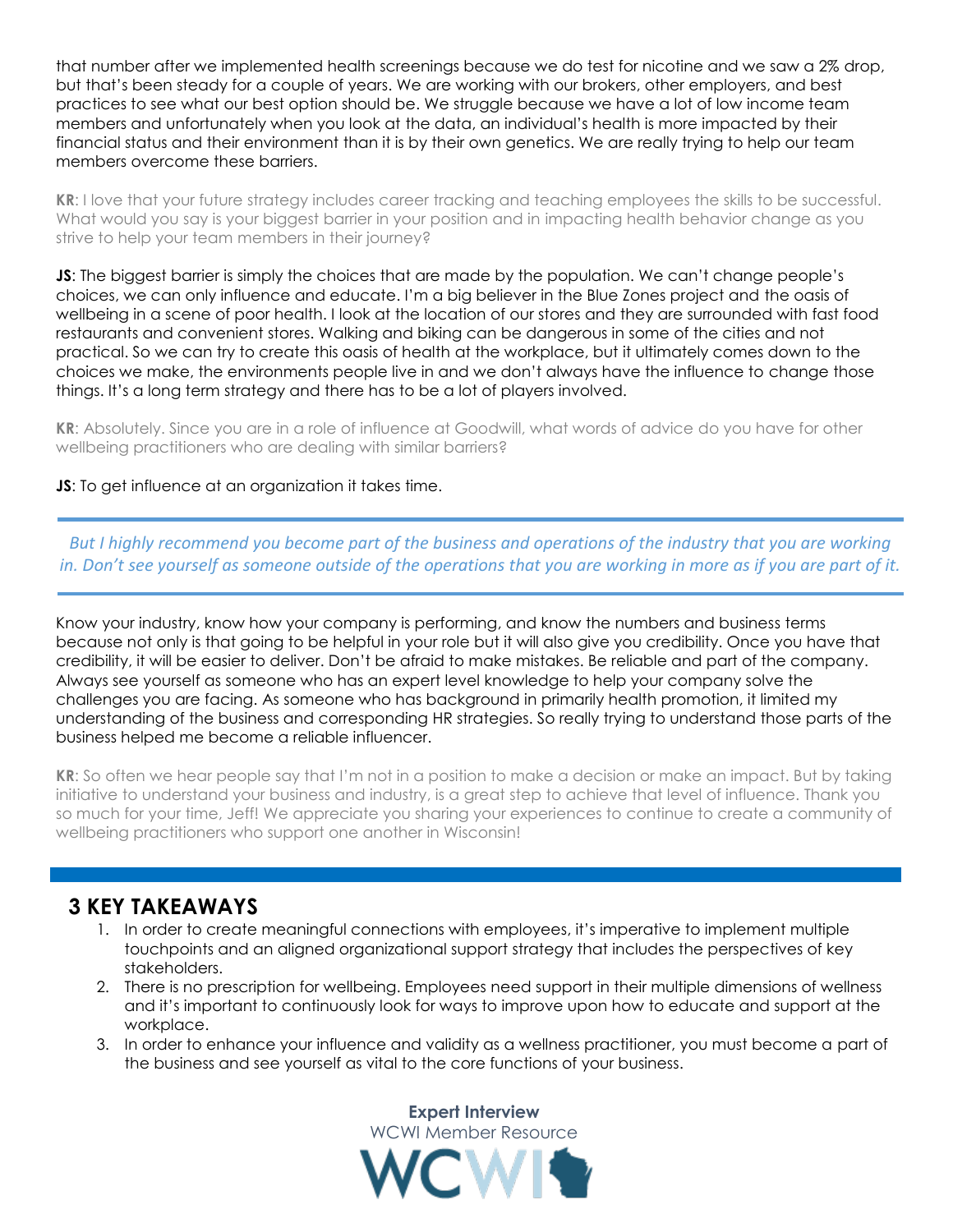

#### **ABOUT JEFF STIEG**

As Senior Health and Wellness Specialist for Goodwill of North Central Wisconsin, Jeff Stieg (pictured in center along with members of the Circles of Care Team) strives to make the workplace a catalyst for positive personal growth and self-realization all while providing wellness related solutions for business challenges. Jeff's journey into the workplace wellness arena began long ago when he realized his personal mission of inspiring others on their path of health and wellbeing. With a bachelor's degree in Kinesiology and a slew of certifications in the Wellness and HR field, Jeff worked in several settings before falling in love with the mission and culture of Goodwill where he's done his work since 2012